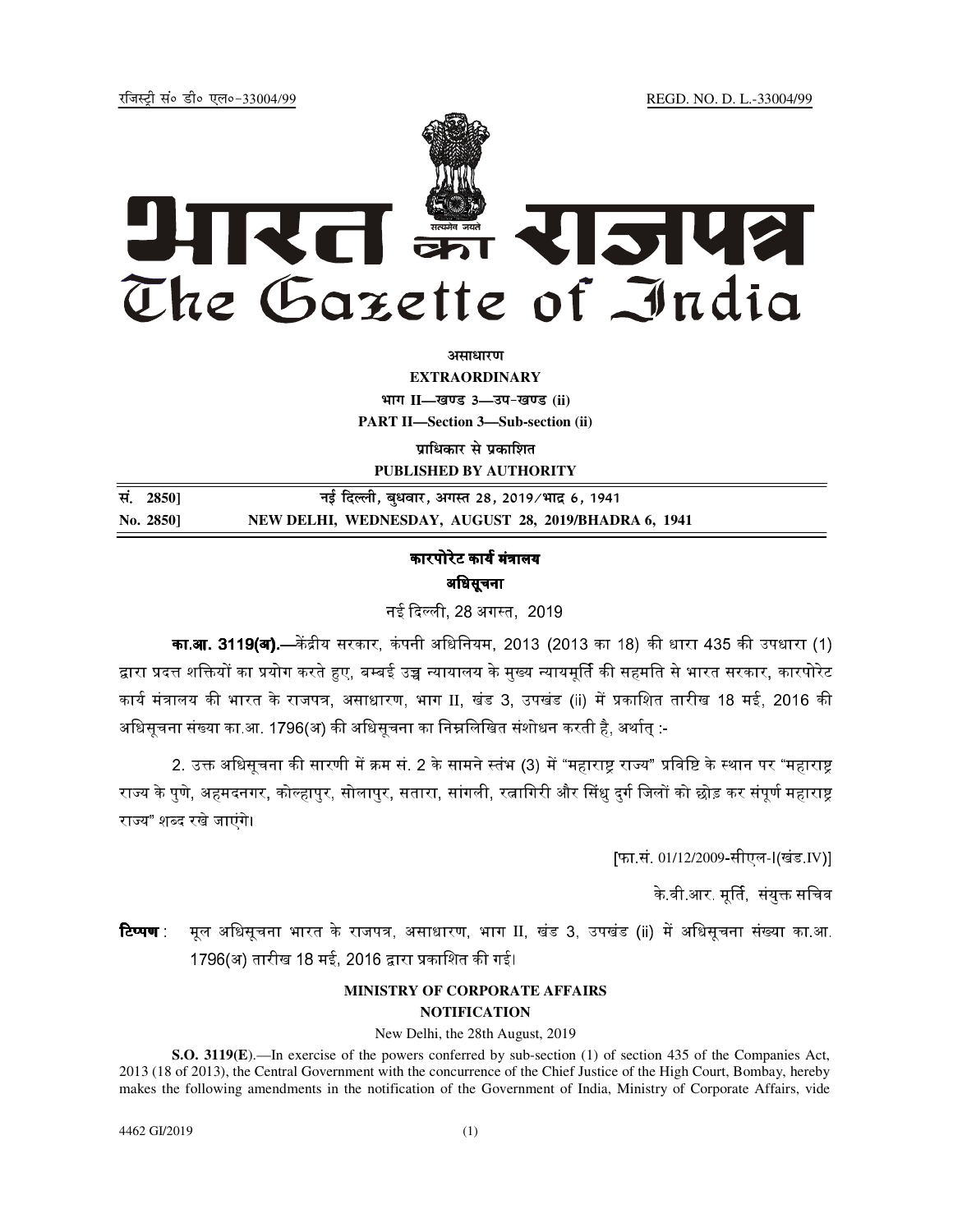number S.O. 1796(E), dated, the 18th May, 2016, published in the Gazette of India, Extraordinary, Part II, Section 3, Sub-section (ii), namely:-

2. In the said notification, in the Table, against Sl. No. 2, in Column (3), for the entries, "State of Maharashtra" the entries, "Whole State of Maharashtra except Pune, Ahmednagar, Kolhapur, Solapur, Satara, Sangli, Ratnagiri and Sindhudurg districts of the State of Maharashtra" shall be substituted.

> [F.No. 01/12/2009-CL-I (Vol.IV)] K.V. R. MURTY, Jt. Secy.

**Note:** The principal notification was published in the Gazette of India, Extraordinary, Part II, Section 3, Sub-section (ii), vide number S.O. 1796(E), dated, the 18th May, 2016.

### अधिसूचना

## नई दिल्ली, 28 अगस्त, 2019

**का.आ. 3120(अ).—**केंद्रीय सरकार, कंपनी अधिनियम, 2013 (2013 का 18) की धारा 435 की उपधारा (1) द्वारा प्रदत्त शक्तियों का प्रयोग करते हुए और भारत सरकार, कारपोरेट कार्य मंत्रालय की भारत के राजपत्र, असाधारण, भाग II, खंड 3, उपखंड (ii) में प्रकाशित तारीख 17 जुलाई, 2019 की अधिसूचना संख्या का.आ. 2564(अ) की अधिसूचना को उन बातों के सिवाय अधिक्रांत करते हुए जिन्हें ऐसे अधिक्रमण से पर्व किया गया है या करने के लोप किया गया है. बम्बई उच न्यायालय के मुख्य न्यायमूर्ति की सहमति से नीचे दी गई सारणी के स्तंभ (2) में उल्लेखित निम्नलिखित न्यायालय को उक्त अधिनियम के अधीन 2 वर्ष अथवा अधिक के कारावास से दंडनीय अपराधों के शीघ्र विचारण के उद्देश्य से विशेष न्यायालय के रूप में नाम-निर्दिष्ट करती है, अर्थातु :-

सारणी

| क्र.स. | न्यायालय                                 | विशेष न्यायालय के रूप में अधिकारिता                                                     |
|--------|------------------------------------------|-----------------------------------------------------------------------------------------|
|        |                                          |                                                                                         |
|        | ाजला                                     | न्यायमूर्ति-1 और अतिरिक्त सत्र│महाराष्ट्र राज्य के पुणे, अहमदनगर, कोल्हापुर, सोलापुर, ' |
|        | <sub>।</sub> न्यायाधीश का न्यायालय, पुणे | सतारा, सांगली, रत्नागिरी और सिंधु-दुर्ग जिले।                                           |

[फा.सं. 01/12/2009-सीएल-I(खंड.IV)]

के वी आर. मूर्ति, संयुक्त सचिव

#### **NOTIFICATION**

#### New Delhi, the 28th August, 2019

**S.O. 3120(E**).—In exercise of the powers conferred by sub-section (1) of section 435 of the Companies Act, 2013 (18 of 2013) and in supersession of the notification of the Government of India, Ministry of Corporate Affairs, vide number S.O. 2564(E), dated, the 17th July, 2019, published in the Gazette of India, Extraordinary, Part II, Section 3, Sub-section (ii), except as respects things done or omitted to be done before such supersession, the Central Government with the concurrence of the Chief Justice of the High Court, Bombay, hereby designates the following Court mentioned in column (2) of the Table below as Special Court for the purpose of providing speedy trial of offences punishable with imprisonment of two years or more under the said Act, namely:-